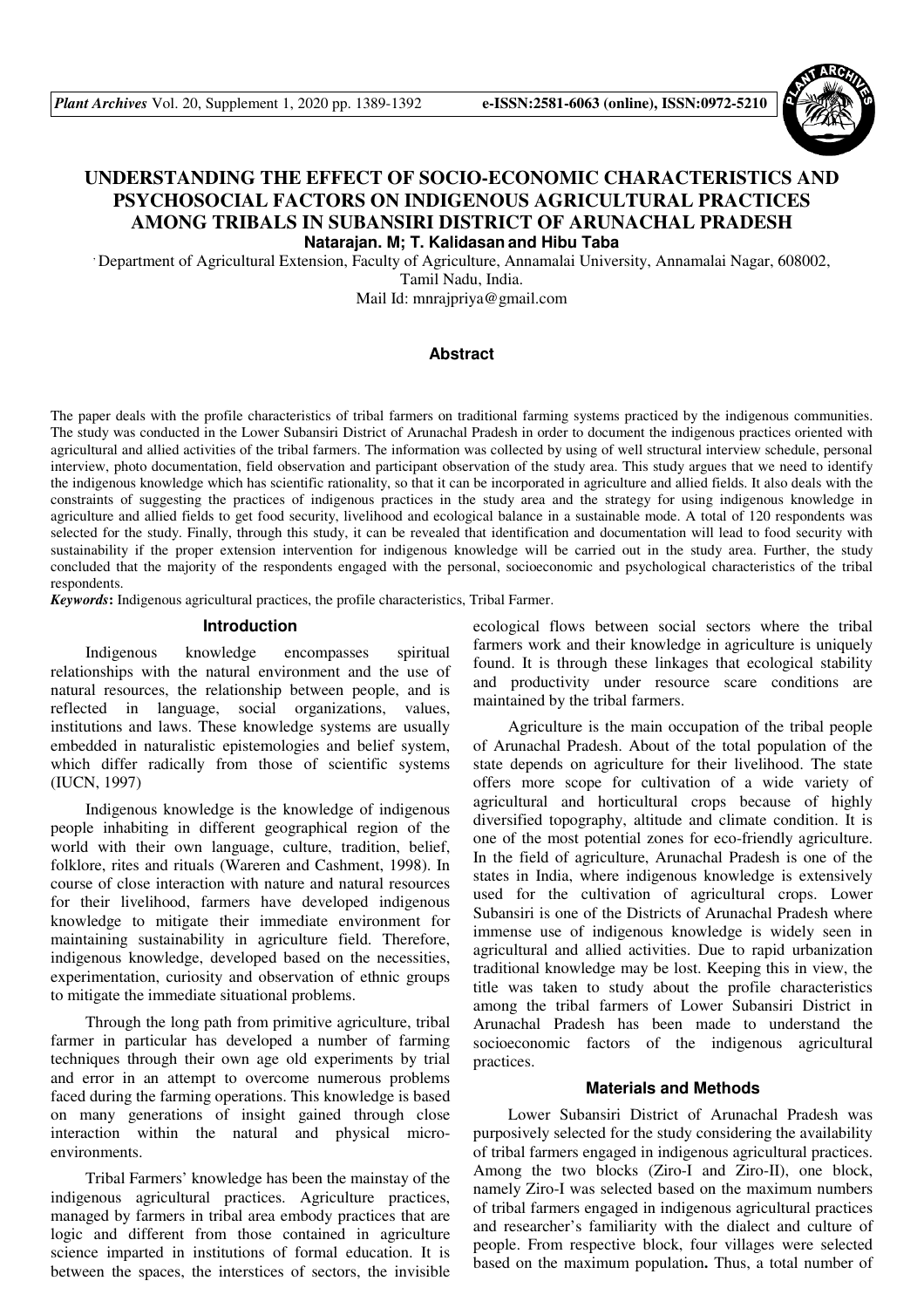**11. Risk orientation** 

four village's viz., Hong-I, Hija-I, Old Ziro-II and Mudangtage are purposefully selected for the study. The rationality of the collected indigenous practices was determined based on a judge's opinion. Accordingly, twenty five independent variables were sent to the judge's opinion, fifteen independent variables be taken for analysis were to understand the socioeconomic characteristic factors to develop the tribal household welfare. Data were collected from 120 tribal farmers identified based on the proportionate random sampling method. Simple percentage was used for interpretation of results. A well-structured interview schedule was used for collection of data from the respondents. The frequency of the farmer's personal characteristics and psychological factors measured and calculated and expressed in percentages.

# **Results and Discussion**

In order to have an in-depth idea to assess the various characteristics of the tribal respondents was analysed and the results are presented in Table 1.

### **Assessing the characteristics of the tribal respondents**

The findings of various characteristics of the tribal respondents are presented in table1.

**Table 1 :** Distribution of respondents according to their profile characteristics of the tribal respondents **(n=120)** Sl.No. Category **Number Per cent Per cent Per cent Per cent Per cent 1. Age**  1 Young 07 05.83 2 | Middle 35.00 3 | Old 59 | 59.17 **2. Occupational status**  1 Agriculture as primary occupation 114 95.00 2 Agriculture as secondary occupation 1 006 05.00 **3. Educational status**  1 Illiterate 55.00 2 Primary school level 33 27.50 3 Secondary school level 14 11.67 4 Higher secondary level 07 05.83 5 Collegiate level 00 00.00 **4. Annual income**  1 Low 65.00 2 Medium 29 24.17 3 High 10.83 **5. Farming experience**  1 Low 55 45.83 2 Medium 34 42.50 3 High 11.67 **6. Farm size**  1 Small Farmer 61 50.83 2 Medium Farmer 45 37.50<br>3 Big Farmer 14 11.67 3 Big Farmer 11.67 **7. Social participation**  1 Low 38 31.67 2 Medium 26.50 3 High 07 05.83 **8. Economic motivation**  1 Low 48 40.00 2 Medium 36.70 3 High 28 23.30 **9. Mass media exposure**  1 Low 30.00 2 Medium 135.83 3 High 41 34.17 **10. Fatalism** 1 Low 24.17 2 Medium 36 30.00 3 High 55 45.83

1 Low 54.17 2 Medium 31 51 42.50 3 High 04 03.33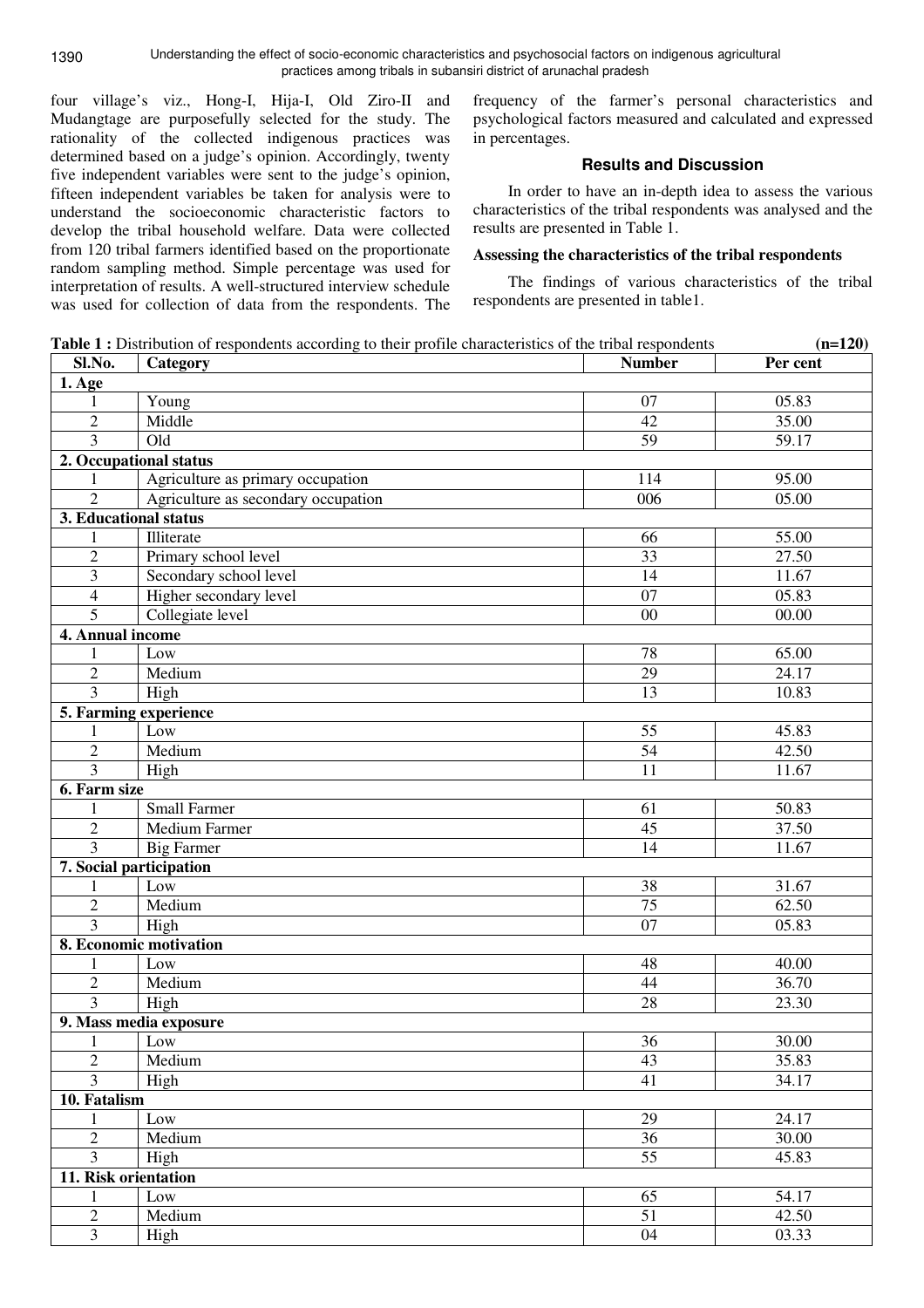| 12. Scientific orientation       |        |    |       |
|----------------------------------|--------|----|-------|
|                                  | Low    | 44 | 36.67 |
| $\mathfrak{D}$                   | Medium | 39 | 32.50 |
| 3                                | High   | 37 | 30.83 |
| 13. Information seeking behavior |        |    |       |
|                                  | Low    | 03 | 02.50 |
| 2                                | Medium | 22 | 18.33 |
| 3                                | High   | 95 | 79.17 |
| 14. Extension agency contact     |        |    |       |
|                                  | Low    | 73 | 60.84 |
| $\mathfrak{D}$                   | Medium | 34 | 28.33 |
| 3                                | High   | 13 | 10.83 |
| 15. Livestock possession         |        |    |       |
|                                  | Low    | 74 | 61.67 |
| 2                                | Medium | 29 | 24.17 |
| 3                                | High   | 17 | 14.16 |

The data in Table revealed that more than fifty per cent of the respondents (59.17 per cent) were old aged, followed by middle age (35.00 percent) and young age (5.83 per cent). This might be due to a younger generation migrated to urban areas for better employment purpose and economic development of the family welfare and mostly old age generation engaged in agriculture and its allied activities. This finding is in accordance with the findings of Venkatesan *et al.* (2014).

From the Occupational status that most of the respondents (95.00 per cent) were found to be agriculture as their primary occupation. Respondents with agriculture as a secondary occupation constituted only a limited proportion (05.00 per cent). It could be concluded that the majority of the farmers depend only on agriculture for their livelihood. Most of the villages in the study area are covered with tribal hamlets without any basic infrastructure facilities. Hence, there was no option for them to get any other jobs. This finding is in line with the findings of Narasimhan (2014).

It could be observed in Educational status, that majority of the respondents were illiterate (55.00 per cent), followed by the categories viz., Primary school education (27.50 per cent), secondary school level (11.67 per cent) and higher school education (05.83 per cent) respectively. None of the respondents were collegiate level. Hence, it could be concluded that the majority of the respondents were illiterate. Most of the respondents selected were older age and the absence of educational institutions during their tender age must have resulted with similar findings of Guna (2013).

It could be seen that the Annual income, that nearly three-fifth of the respondents had low levels of annual income (65.00 per cent), followed by the respondents with medium level of annual income (24.17 per cent) and the rest of them were high level of annual income (10.83 per cent) respectively. This might be due to the fact that the majority of them were engaged only in farming traditionally and also less education which shows that results in lesser income from the agriculture. This finding is coined with the findings of Guna (2013).

It could be seen that from the above Table, about half the proportion of the respondents had Low level of farming experience (45.83 per cent), followed by the medium level of experience (42.50 per cent) and a high level of farming experience (11.67 per cent). This might be due to the fact that existences of a majority of the tribal respondents are under older age group. This finding is similar to the findings of Ram *et. al.* (2015)

The result in Farm size, observed that half of the respondents were small tribal farmers (50.83 per cent), followed by the medium level of tribal farmers (37.50 per cent) and the rest were big farmers (11.67 per cent). As many of the farm holdings were traditionally owned. It would have resulted with the obtained farm holding categories. This finding is reported with the same findings of Sangma (2017).

The data in above Table, revealed that the majority of the respondents had a medium level of social participation (62.50 per cent), followed by low level of participation (31.67 per cent) and the rest of them only belonged to a high level of social participation category (05.83 per cent). This might be due to lack of awareness about social organisation and lack of time for the respondents in the study area, as most of the tribal farmers are falling under older age group. This finding is in agreement with the findings of Narasimhan (2014).

The Table 1 also, revealed that the majority of the respondents had low levels of economic motivation (40.00 per cent), followed by the medium level of economic motivation (36.70 per cent) and a high level of economic motivation (23.30 per cent). As most of the farmers are small and marginal farmers, had more land holding with low to moderate annual income. Besides the researcher observed that most of the farm holdings are fully affected during winter season because of cold, frosty and non-availability of irrigation water results with the reduction in yield of agriculture products. This may be the probable reason for low level of economic motivation in agricultural practice. This result is supported by the findings of Karnaraja (2015).

According to the mass media exposure, the majority of the respondents had a medium level of mass media exposure (35.83 per cent), followed by high level of mass media exposure (34.17 per cent) and the rest of the respondents had a low level of exposure towards the mass media (30.00 per cent). The majority of the respondents possessed less education and more respondents engaged in farming were restricted to the lesser exposure to the mass media. This might have resulted in medium level of mass media exposure. This finding is in line with the findings of Guna (2013).